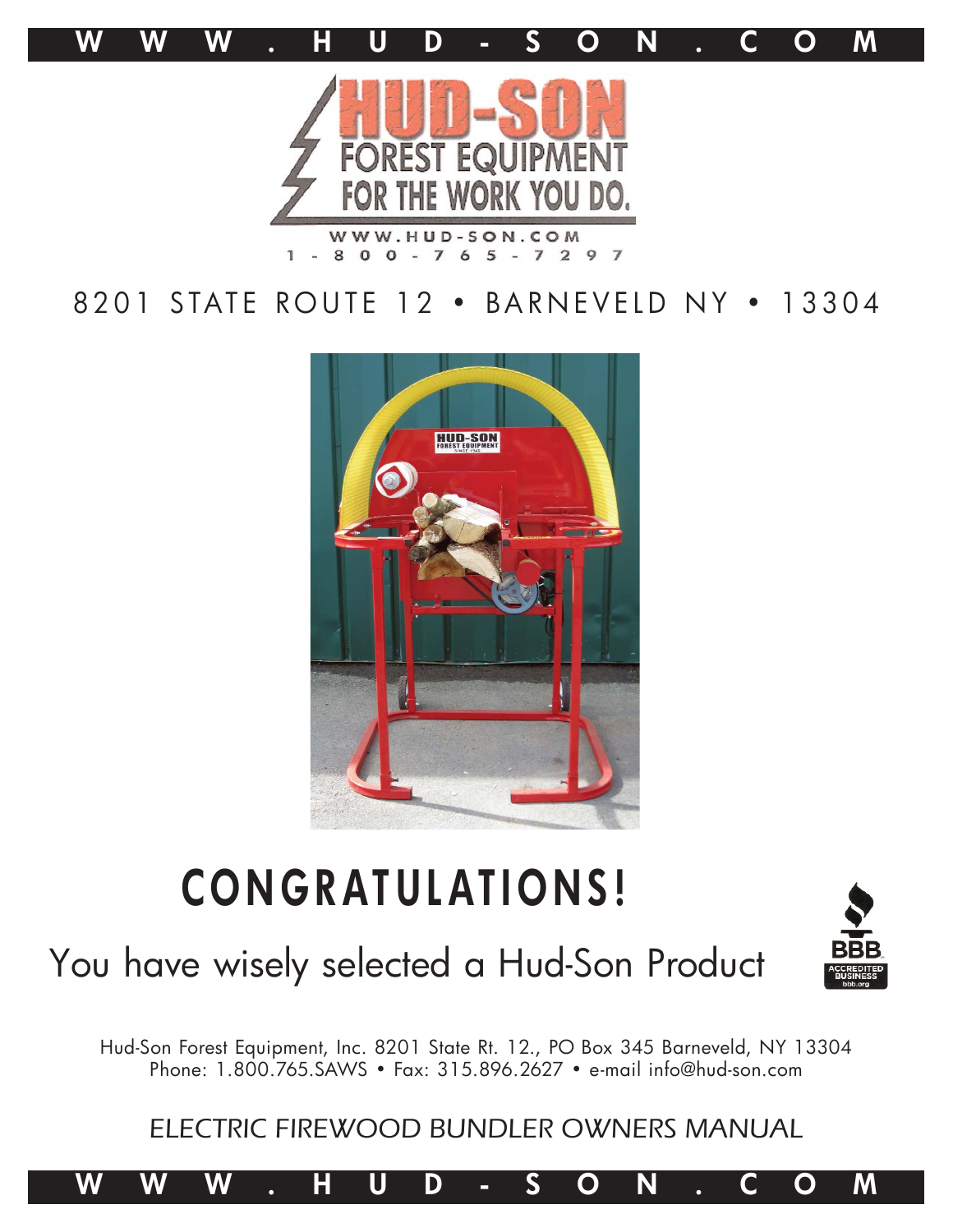#### *HOW TO USE THE ELECTRIC BUNDLER*

1. Place the assembled unit on level ground.

2. Remove foot pedal and guard from back guard and place on the ground in front of the unit.

3. Plug the motor into any 110V outlet. Be sure the cable is free of obstructions and is out of the way of the wood and any walkways.

4. Firewood should be cut and split. The wood should be cut between 18-24" long. How large you keep the wood is at your discretion.

5. Start placing the split wood into the wood hopper. Stack the wood neatly and tight.

6. Once you have all the wood you would like in the hopper, place the shrink wrap under a piece of wood and step back out of the way.

7. Once the wrap is secure slowly press the foot pedal. This will allow the wrap to rotate around the wood and wrap the wood firmly and securely. Only 4-5 rotations are needed to hold the wood.

8. Once wrapped, cut the shrink wrap with a knife and lift the bundled wood from the hopper.

9. Place the wrapped bundler out of the way and repeat the process.

#### *MAINTENANCE*

1. Be sure to check the wires and cable from the motor to be sure they are not worn, cracked or cut. If they are, they should be replaced immediately.

2. Bearing needs to be greased after every use.

3. Check bolt and nuts, if they are damaged or are not working correctly they should be replaced immediately.

4. After every use check the belt for wear and cracks, if any damaged is seen, it should be replaced immediately.

**WWW.HUD-SON.COM**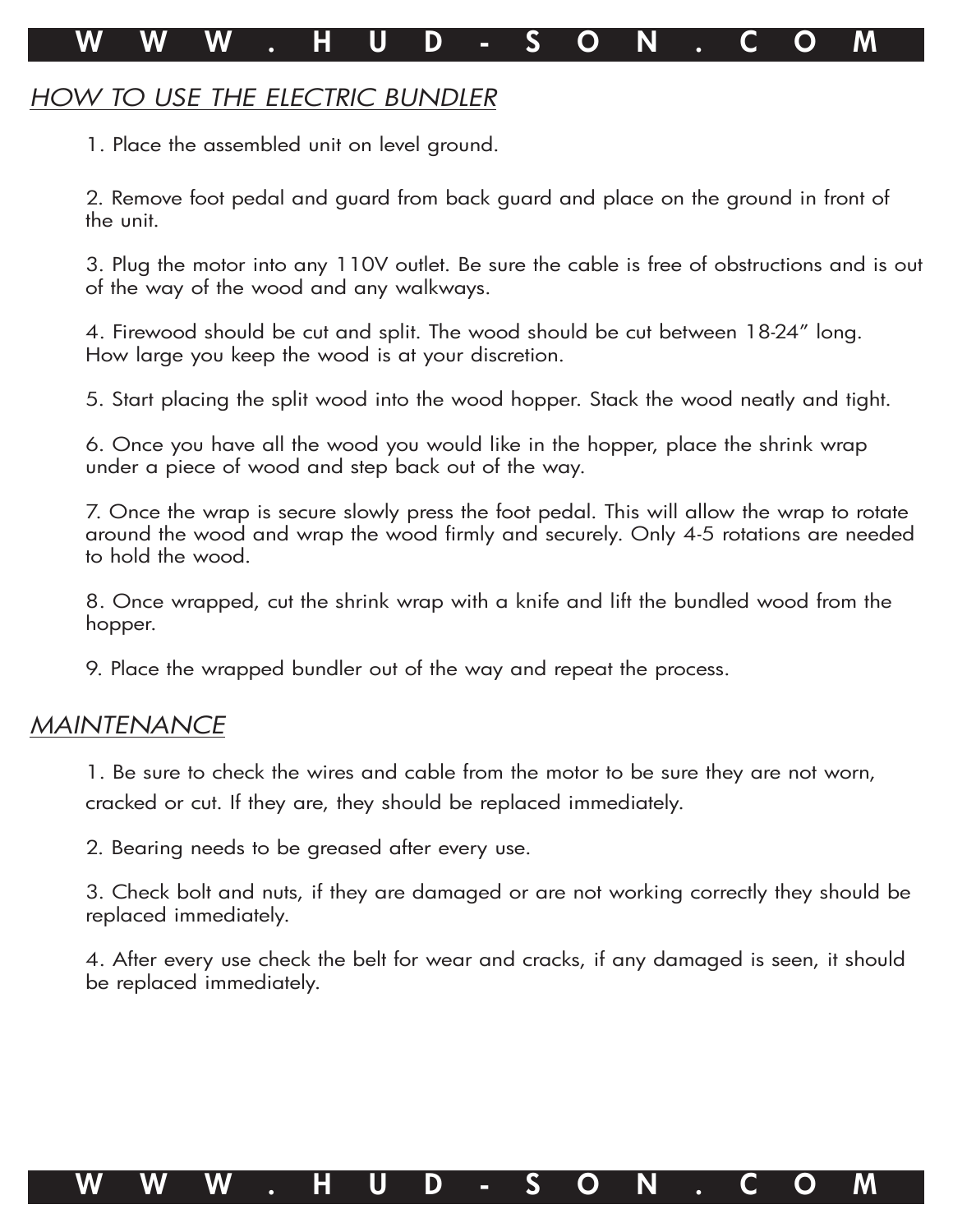### *ASSEMBLY STEP 1 - FRAME ASSEMBLY*

1. Place bottom frame on level ground.

2. Place (4) corner post in bottom frame pockets.

a. Finger tighten the bolts in the pockets.

3. Place top frame onto corner posts.

a. Once top frame is level tighten all **4** bolts. 4. To prevent injury a back brace should be worn during this step. Slide motor mount onto tube.

a. Be sure the mount is on the right side & plat is faced outside the frame.

b. Keep this plate free to move (this is also the belt

5. Be sure to check to make sure all frame bolts are tight.



| Item No.       | Part No.      | Description                   |  |
|----------------|---------------|-------------------------------|--|
|                | 13112         | HCS 3/8 - 16 X 2.25 Z5        |  |
| 2              | 37749         | WING CF 3/8 - 16 Z            |  |
| 3              | 1136306       | 3/8 - 16 FHN Z5               |  |
| $\overline{4}$ | 110120344     | HCS 3/8 - 16 X 1 Z5           |  |
| 5              | 110120350     | HCS 3/8 - 16 X 2 1/2 Z5       |  |
| 6              | SS-0012       | 1 1/2" Angle Bracket w/Hole   |  |
| $\overline{7}$ | SS-0033       | <b>MOUNT BRACKET</b>          |  |
| 8              | <b>WE-001</b> | <b>ELECTRIC MOTOR MOUNT</b>   |  |
| 9              | WE-001-03     | <b>GUARD BRACKET</b>          |  |
| 10             | <b>WM-001</b> | <b>WRAPPER FRAME ASSEMBLY</b> |  |
| 11             | WM-007-01     | <b>WHEEL STOP</b>             |  |
|                | н             | M<br>N                        |  |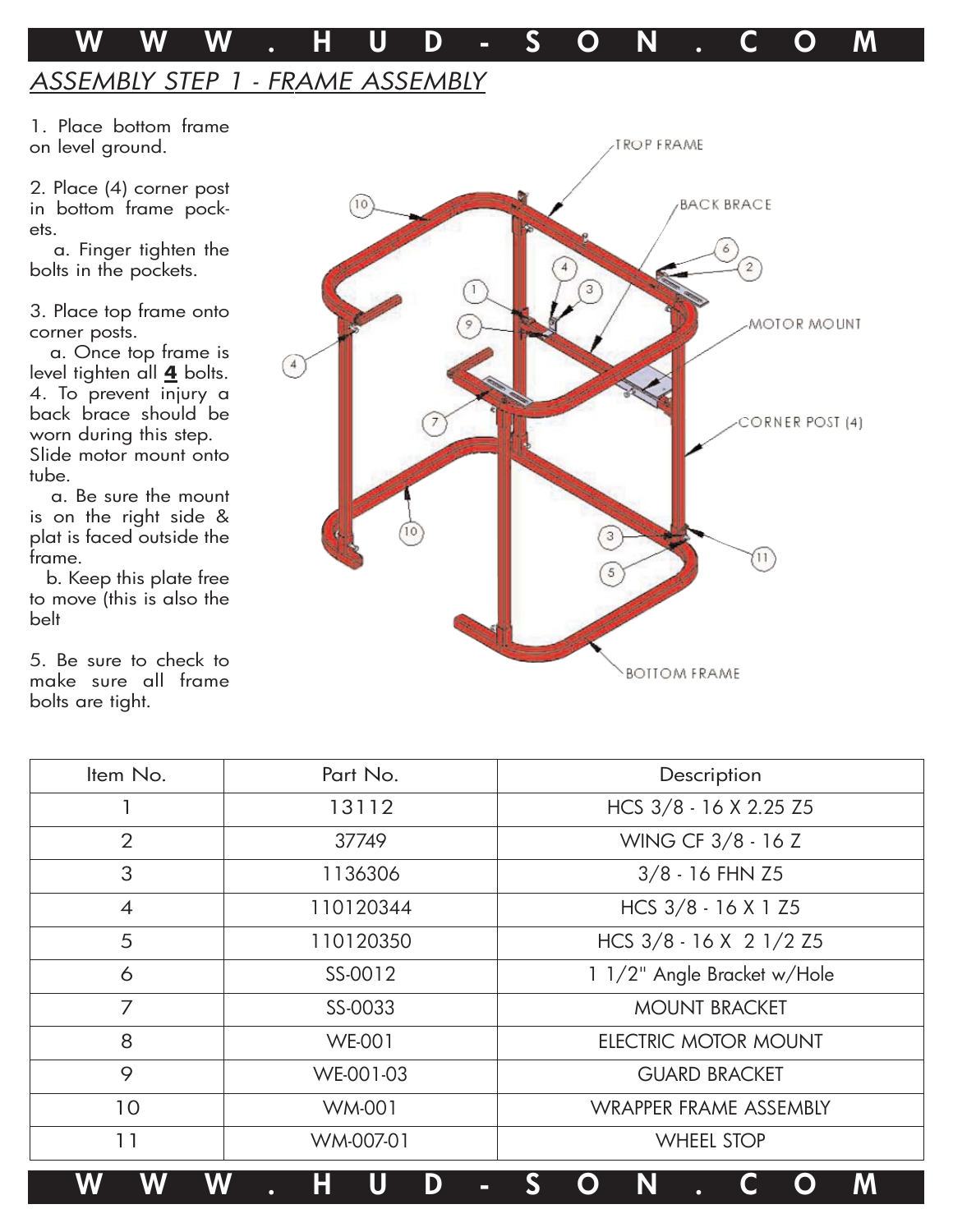#### *ASSEMBLY STEP 2 - WRAPPER ASSEMBLY*

1. Slide one locking collar 8 onto back plate shaft 17. Do not tighten down.

2. Slide bar assembly 16 onto shaft after the collar.

3. Next slide the sheave assembly 9 onto the same shaft.

4. Once these items are on the shaft, place the shaft into the hole in the top frame of the wrapper. Finger tighten the bolt to hold the assembly in place.

5. This assembly will be adjusted once the motor and the belt are put in place.

6. All these parts are free to rotate, if anything is not rotating, loosen the bolt to allow for rotation.

7. Now that the back plate assembly is in place, the wrap assembly will be added.

8. Slide the other locking collar 8 onto the bar sub-assembly shaft 16. Do not tighten this down just yet.

9. Next slide the first of 2 tube holders 18 onto the shaft.

10. After this comes the shrink wrap roll. 10

11. Lift the tube so that it fits over both of the tube holders on the shaft. These just slide into each end of the shrink wrap tube.

12. Be sure this assembly is pushed onto the shaft until it cannot go any further.

13. Slide the spring 22, then the washer 3 onto the shaft, after these screw the 2 nuts onto the threaded part of the shaft. This is what puts tension onto the wrap.

14. Once this is all in place, you can adjust everything to where you would like it to wrap and tighten the set screw on the collar to lock it into place.

15. You will also need to use the nuts to adjust the tension on the wrap. it will need to be taut, but not tight, if too tight the wrap roll will not rotate and this cause the wrap to tear, if too loose the wrap will just unroll and not wrap the wood tight.

16. Next slide the stacker 19 onto the tubes on the front of the frame. This is down in the desired location.

18. Lastly, add the wheel assemblies 20 to the back, bottom frame. Use the provided hardware, 7 5 to do this.

**WWW.HUD-SON.COM**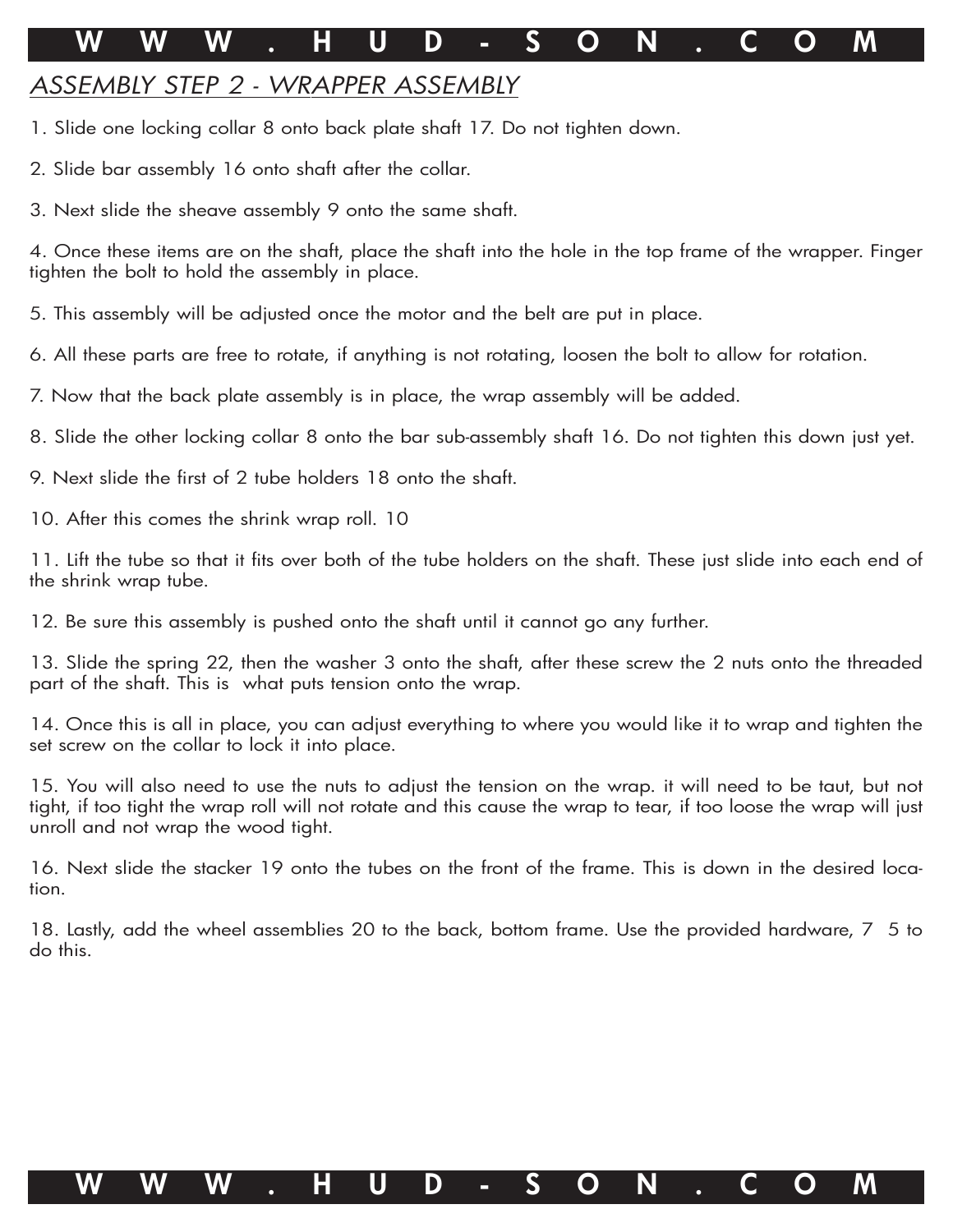



| Item No.       | Part No.<br>Description                  |                                |  |
|----------------|------------------------------------------|--------------------------------|--|
|                | 10542-02285<br><b>COUPLER NY - 1" ID</b> |                                |  |
| 3              | 33022                                    | USS F/W 1" Z                   |  |
| $\overline{4}$ | 1133082                                  | SAE 3/8 F/W Z                  |  |
| 5              | 1136306                                  | 3/8 - 16 FHN Z5                |  |
| 6              | 110120344                                | HCS 3/8 - 16 X 1 Z5            |  |
| $\overline{7}$ | 110120350                                | HCS 3/8 - 16 X 2 1/2 Z5        |  |
| 8              | A-100                                    | 1" SHAFT COLLAR                |  |
| 9              | DH-1099                                  | SHEAVE W/RED PAINT             |  |
| 10             | FW-1030                                  | 11" STRETCH WRAP               |  |
| 13             | <b>WE-001</b>                            | ELECTRIC MOTOR MOUNT           |  |
| 14             | WE-001-03                                | <b>GUARD BRACKET</b>           |  |
| 16             | <b>WM-002</b>                            | WRAPPER BAR SUB-ASSEMBLY       |  |
| 17             | <b>WM-003A</b>                           | WRAPPER SQUARE BACK PLATE ASSY |  |
| 18             | <b>WM-004</b>                            | <b>WRAPPER TUBE HOLDERS</b>    |  |
| 19             | <b>WM-006A</b>                           | SQUARE STACKER                 |  |
| 20             | <b>WM-007</b>                            | <b>WRAPPER WHEEL ASSEMBLY</b>  |  |
| 21             | WM-007-01                                | <b>WHEEL STOP</b>              |  |
| 22             | <b>WRAPPER SPRING</b>                    | <b>WRAPPER TENSION SPRING</b>  |  |
| W              | Н<br>D<br>U                              | M<br>N                         |  |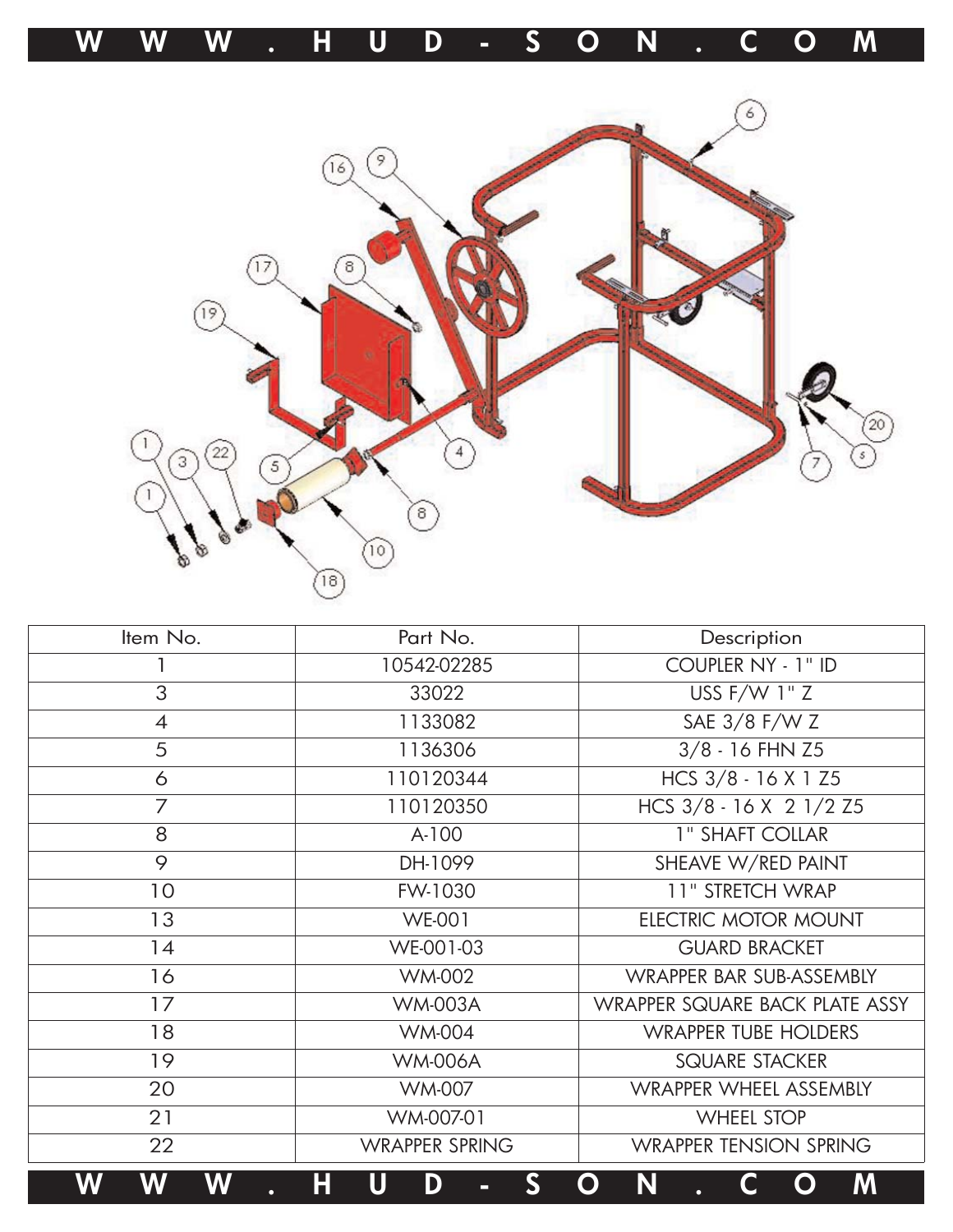#### *ASSEMBLY STEP 3 - MOTOR AND GUARDS*

1. Place motor 1 onto motor plate and secure with hardware provided 5 8 10 11.

2. Slide 8" sheave 22 onto motor shaft, line up keyways and insert key .

3. Motor mount is still free to slide for adjustment.

4. Slide belt 18 over front wrapper basket and place onto large sheave. Now move the motor so that the belt easily slides onto the smaller sheave. 22.

5. Slide the motor mount until the belt is taunt, but not tight. Once in place tighten bolt to lock into place.

6. Using the top, rear brackets place the large back guard 20 onto bolts and secure in 1 14 and a 12 wing nut. Use the wing nut on the bolt above the motor, this is used so that the foot pedal can also be placed on the bolt for storage and easily removed.

7. Hook the foot pedal assembly (guard) 7 6 wires up to the motor 1.

8. It is now time to set the large top guard 27 into place. Line the holes up to the ones on the top frame. Use the provided hardware to secure into place 4 13 14. Be sure to tighten all the hardware.

9. Please double check all the nuts, bolt and hardware to be sure they are tight and secure.

10. Unit is now assembled.



| $1 \perp Z$ wing nut. Use the wing<br>n the bolt above the motor, | Item No.       | Part No.       | Description                                  |
|-------------------------------------------------------------------|----------------|----------------|----------------------------------------------|
| used so that the foot pedal                                       |                | $.25$ HP MOTOR | 1/4 HP ELECTRIC MOTOR                        |
| also be placed on the bolt                                        | 3              | 10542-02299    | KEYWAY 1/4" X 1/4" X 2"                      |
| prage and easily removed.                                         | $\overline{4}$ | 13112          | HCS 3/8 - 16 X 2.25 Z5                       |
|                                                                   | 5              | 18110          | HCS 3/8 - 24 X 1.75                          |
| ok the foot pedal assembly                                        | 6              | 2A190          | <b>FOOT PEDAL</b>                            |
| d) 7 6 wires up to the motor                                      | $\overline{7}$ | 2W811          | <b>FOOT SWITCH GUARD</b>                     |
|                                                                   | 8              | 33008          | USS F/W 3/8 Z                                |
| s now time to set the large                                       | 10             | 33622          | $L/W$ 3/8" Z                                 |
| uard 27 into place. Line the                                      | 11             | 36355          | FHN 3/8" - 24                                |
| up to the ones on the top                                         | 12             | 37749          | WING CF 3/8 - 16 Z                           |
| . Use the provided hard-                                          | 13             | 1133082        | SAE 3/8 F/W Z                                |
| to secure into place 4 13                                         | 14             | 1136306        | $3/8 - 16$ FHN Z5                            |
| Be sure to tighten all the<br>vare.                               | 16             | 110120350      | $\overline{HCS 3}/8 \cdot 16 \times 21/2 Z5$ |
|                                                                   | 18             | B67            | V-BELT                                       |
| ease double check all the                                         | 21             | FW-1030        | 11" STRETCH WRAP                             |
| bolt and hardware to be                                           | 22             | MA 80 X.75     | 8" SHEAVE                                    |
| hey are tight and secure.                                         | 23             | SS-0012        | 1 1/2" Angle Bracket w/Hole                  |
|                                                                   | 27             | <b>WE-002</b>  | <b>WRAPPER GUARD</b>                         |
| Init is now assembled.                                            | 28             | WE-003-01      | <b>HANDLE</b>                                |
| W                                                                 | Н<br>U         | N<br>D         | M<br>Ő                                       |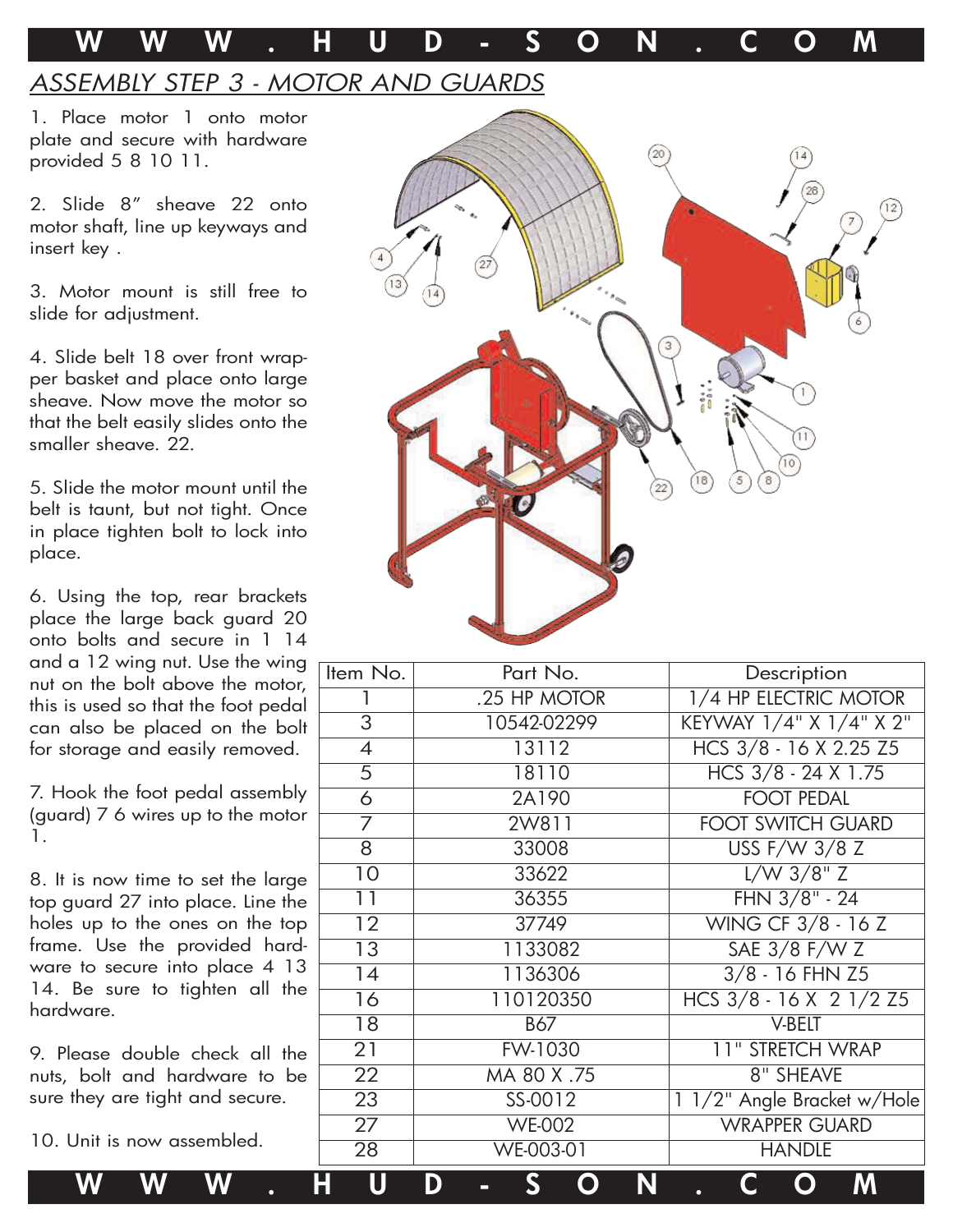